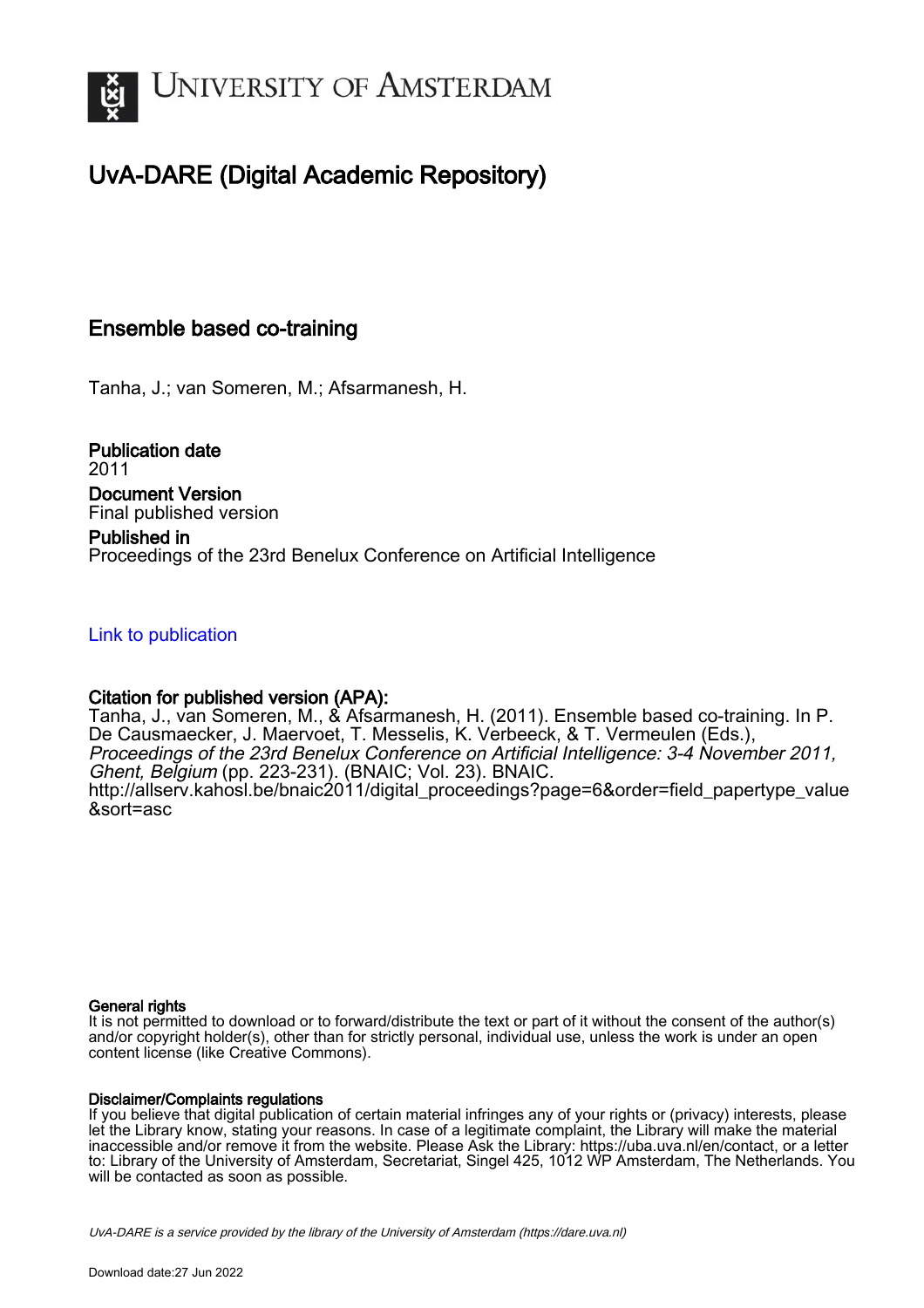# Ensemble Based Co-Training

Jafar Tanha Maarten van Someren Hamideh Afsarmanesh

a *Informatics Institute, University of Amsterdam, Science Park 904, 1098 XH Amsterdam, The Netherlands*

#### Abstract

Recently Semi-Supervised learning algorithms such as co-training are used in many application domains. In co-training, two classifiers based on different views of data or on different learning algorithms are trained in parallel and then unlabeled data that are classified differently by the classifiers but for which one classifier has large confidence are labeled and used as training data for the other. In this paper, a new form of co-training, called Ensemble-Co-Training, is proposed that uses an ensemble of different learning algorithms. Based on a theorem by Angluin and Laird that produces an approximately correct identification with high probability for reliable examples, we propose a criterion for finding a subset of high-confidence predictions and error rate for a classifier in each iteration of the training process. Experiments show that the new method in almost all domains gives better results than the other methods.

## 1 Introduction

In many data mining domains, such as object detection, web-page categorization, or e-mail classification, there is only a limited number of labeled data. The labels are often expensive or time consuming to obtain. At the same time, there is often access to a large pool of unlabeled data. A Semi-Supervised approach tries to use both labeled and unlabeled instances as training data. The goal of Semi-Supervised Learning is to employ unlabeled instances for improving the performance of supervised learning using only a small amount of labeled instances. There are several different methods for Semi-Supervised learning based on different assumptions. Examples are Expectation-Maximization, Transductive Support Vector Machine, and Graphbased models [16, 4]. Co-training is [2] as a widely used Semi-Supervised learning method. It involves two, preferably independent, views of data both of which are individually sufficient for training a classifier. In co-training, the "views" are subsets of the features that describe the data. Each classifier predicts labels for the unlabeled data and a degree of confidence. Unlabeled instances that are labeled with high confidence by one classifier are used as training data for the other.

In this paper, we propose two improvements for co-training. We call the resulting method Ensemble-Co-Training. First we consider co-training by an ensemble of  $N$  classifiers that are trained in parallel and second we derive a criterion, using a theorem by Angluin and Laird [1] that describes the effect of learning from uncertain data. This criterion is used for estimates of confidence of predictions for unlabeled data. This is useful because Semi-Supervised learning is used in settings where only a small amount of labeled data is available. This approach does not require techniques like cross-validation or bagging, both of which are not efective in applications with a small amount of labeled data. It has two parameters, taken from PAC-learning (Probably Approximately Correct) [5], with an intuitive meaning: the probability and size of a prediction error. Our experiments on UCI datasets [6] show that Ensemble-Co-Training improves the performance of classification more than the other methods.

## 2 Related Work

The co-training paradigm that was proposed by Blum and Mitchell [2] works well in domains that naturally have multiple views of data. Nigam and Ghani [11] analyzed the effectiveness and applicability of cotraining when there not two natural views of the data. They show that when independent and redundant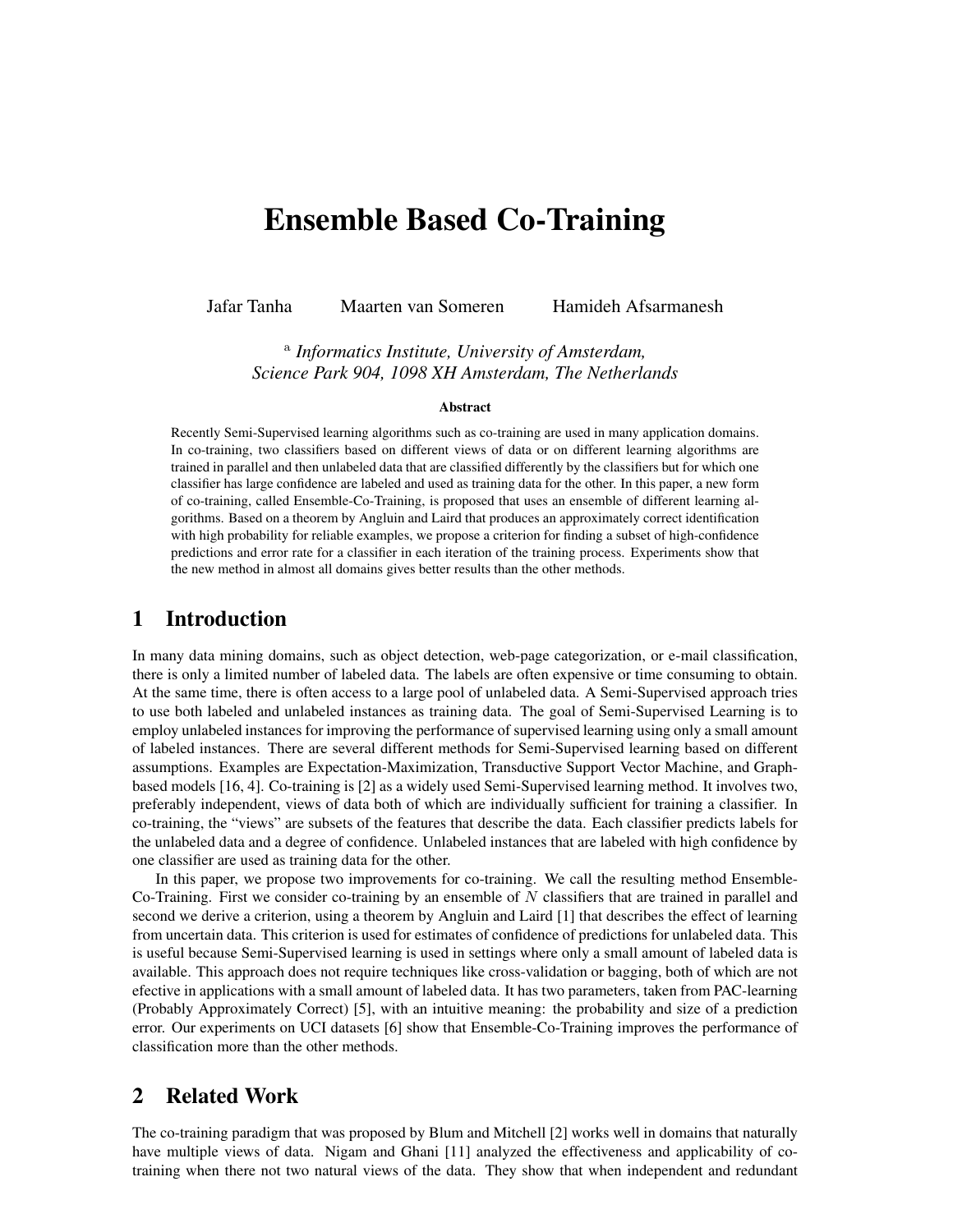views exist, co-training algorithms outperform the other algorithms using unlabeled data, otherwise there is no difference. However in practice, many domains are not described by a large number of attributes that can naturally be split into two views.

Instead of co-training with classifiers that use different subsets of the features, Goldman and Zhou [7] proposed a method which trains two different classifiers with different learning algorithms. Their method uses time-consuming statistical tests to select unlabeled data for labeling. The rest of the co-training process in their method is similar to the standard co-training. Later, the same authors propose Democratic Co-Learning [14]. In democratic co-learning, a set of different learning algorithms is used to train a set of classifiers separately on the labeled data set in self-training manner. In this method also they use a statistical method for selecting unlabeled data for labeling. It does not rely on the existence of two views, but their method uses a time-consuming method for selecting unlabeled data for labeling.

Zhou and Li [15] propose the Tri-Training method, a form of co-training that uses a base learning algorithm to construct three classifiers from different sub-samples. The classifiers are first trained on data sets that are generated from the initial labeled data via bootstrap sampling. Two classifiers then predict labels for the third classifier and vice versa. Predictions are made via majority voting by the three final classifiers. Tri-Training needs does not need multiple views of data nor statistical testing. Tri-Training can be done with more than three classifiers, which gives a method called Co-Forest [10]. A problem with this approach in the context of semi-supervised learning is that there is only a small amount of labeled data and therefore it is not possible to select subsamples that vary enough and are of a sufficient size.

## 3 Learning from noisy data in Ensemble-Co-Training algorithm

Two key issues in co-training are: (1) measuring the confidence in labels that are predicted for the unlabeled data, and (2) a criterion for stopping the training process [12]. Co-training aims at adding a subset of the high-confidence predictions, called newly-labeled examples. At some point labels will be noisy and cause the result of learning to become worse. This is a form of "overfitting". Problems (1) and (2) can be solved in an empirical way, by using a holdout set of labeled data to assess the effect of adding newly-labeled data. However, since Semi-Supervised learning is used for learning tasks where labeled data is scarce this is not a good solution. Instead, we propose an analytic solution for solving this problem. This can be summarized as follows. We use a theorem from PAC-learning that relates the number of training data to the probability that a consistent hypothesis has an error larger than some threshold for a setting with training data and with a certain error in the labels. We use an ensemble of learners for co-training instead of two and the agreement among the predictions of labels for the unlabeled data to obtain an estimate of the labeling error rate. Using this we can estimate the effect of learning on the error of the result of adding the newly-labeled data to the training set. This is used to decide which subset of high-confidence predictions should be added to the initial labeled data in order to improve the classification performance. Finally, the training process will be stopped when the estimated error rate in the initial labeled data is expected to increase. Figure 1 shows the general overview of Ensemble-Co-Training. In this section we review the theorem that we use and show how it can be used to define a criterion for adding newly-labeled data. The entire algorithm is presented in section 3.2.

#### 3.1 Criterion for error rate and number of unlabeled data

#### 3.1.1 Basic Definitions

In Semi-Supervised learning there is a small amount of labeled data and a large pool of unlabeled data. Data points can be divided into two parts: the points  $X_l = (x_1, x_2, \ldots, x_l)$ , for which labels  $Y_l = \{+1, -1\}$  are provided, and the points  $X_u = (x_{l+1}, x_{l+2},...,x_{l+u})$ , the labels of which are not known. We assume that labeled and unlabeled data are drawn independently from the same data distribution. Meanwhile, we consider  $l \ll u$ , where  $l$  and  $u$  are the number of labeled data and unlabeled data respectively, which is more suitable for Semi-Supervised setting. Also, suppose that there are  $k$  classifiers, denoted by  $H^*$ . All classifiers in  $H^*$ except  $h_j$ , called  $H_p$  and  $p = 1, ..., k$  such that  $p \neq j$ , predict labels for the unlabeled data based on voting methods. Then the newly-labeled data is used for  $h_j$ , called component classifier, in the next iteration of the training process.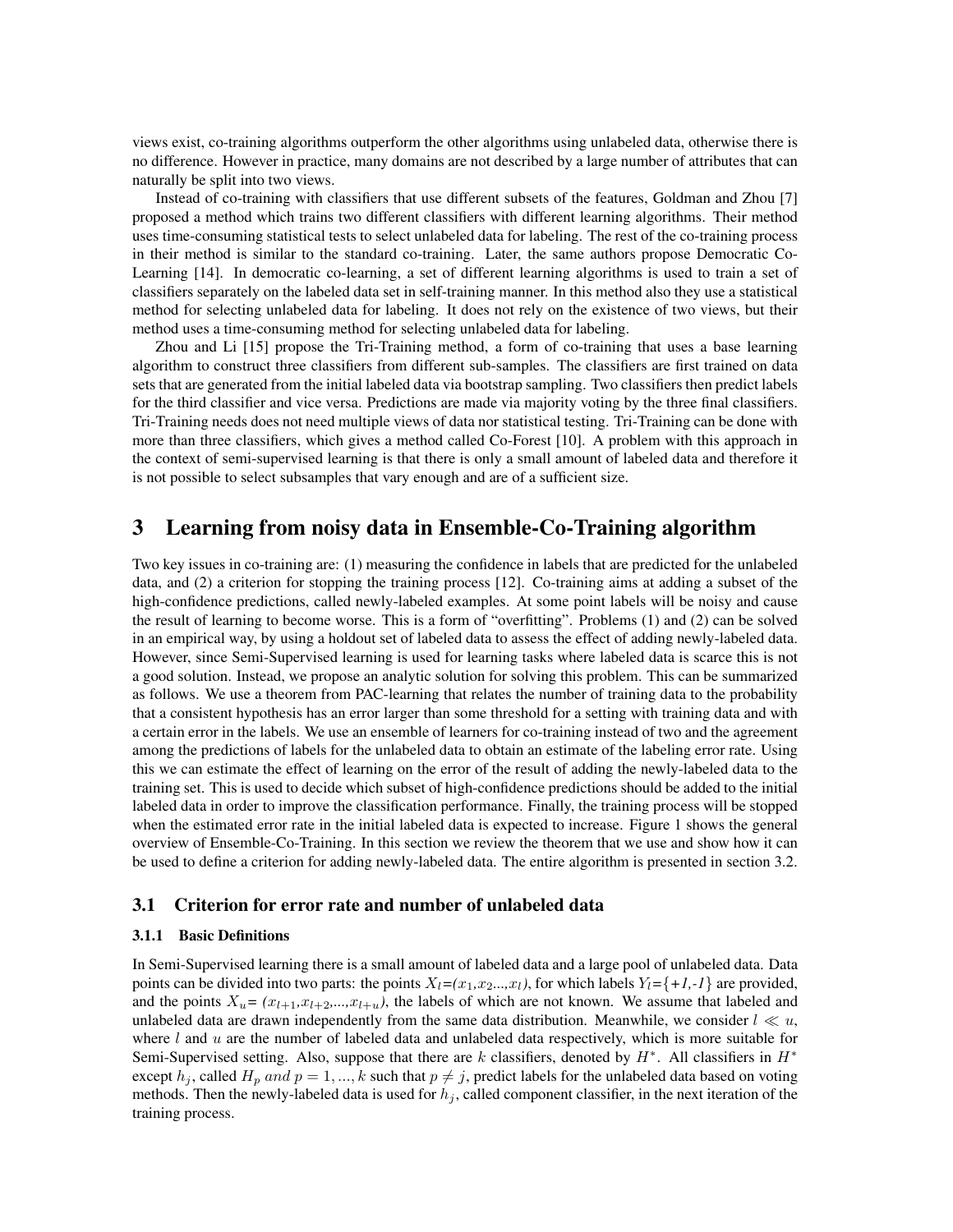

Figure 1: Block diagram of the proposed Ensemble-Co-Training

#### 3.1.2 Learning from noisy data

As we observed, using bagging for generating different hypothesis is not attractive because we have little labeled data. We cannot expect that the effect gives substantial improvements on the labeled data either. This motivates the need for an estimate of the effect of labeling unlabeled data and adding them to the training data. Inspired by [7] and [15], we formulate a function that estimates the true classification error of a hypothesis from the size of the training set and the probability that a data point is mislabeled. This is based on a PAC-learning theorem by Angluin and Laird [1]. This theorem is as follows.

**Theorem** 1. If we draw a sequence  $\sigma$  of m data points where each data point has a probability  $\eta$  of being mislabeled, and we compute the set of hypotheses that are consistent with  $\sigma$  then if

$$
m \ge \frac{2}{\epsilon^2 (1 - 2\eta)^2} \ln\left(\frac{2N}{\delta}\right) \tag{1}
$$

holds, where  $\epsilon$  is the classification error of the worst remaining candidate hypothesis on  $\sigma$ ,  $\eta$  (< 0.5) is an upper bound on the noise rate in the classifications of the data, N is the number of hypotheses, and  $\delta$  is a probability that expresses confidence, then for a hypothesis  $H_i$  that minimizes disagreement with  $\sigma$  holds that:

$$
Pr[d(H_i, H^*) \ge \epsilon] \le \delta \tag{2}
$$

where  $d(.)$  is the sum over the probabilities of differences between classifications of the data according to hypothesis  $i$  and the actual data.

To construct an estimator for the error of a hypothesis,  $\epsilon$ , we rewrite the above inequality as follows. First, we set  $\delta$  to a fixed value, which means that we assume that the probability of an error is equal for all hypotheses, and second assume that  $N$  is (approximately) constant between two iterations.

Here, we introduce c such that  $c = 2\lambda \ln(\frac{2N}{\delta})$ , where  $\lambda$  is chosen so that equation (1) holds. Substituting  $c$  in (1) gives:

$$
m = \frac{c}{\epsilon^2 (1 - 2\eta)^2} \tag{3}
$$

So, reformulating (3), then gives:

$$
\frac{c}{\epsilon^2} = m(1 - 2\eta)^2 \tag{4}
$$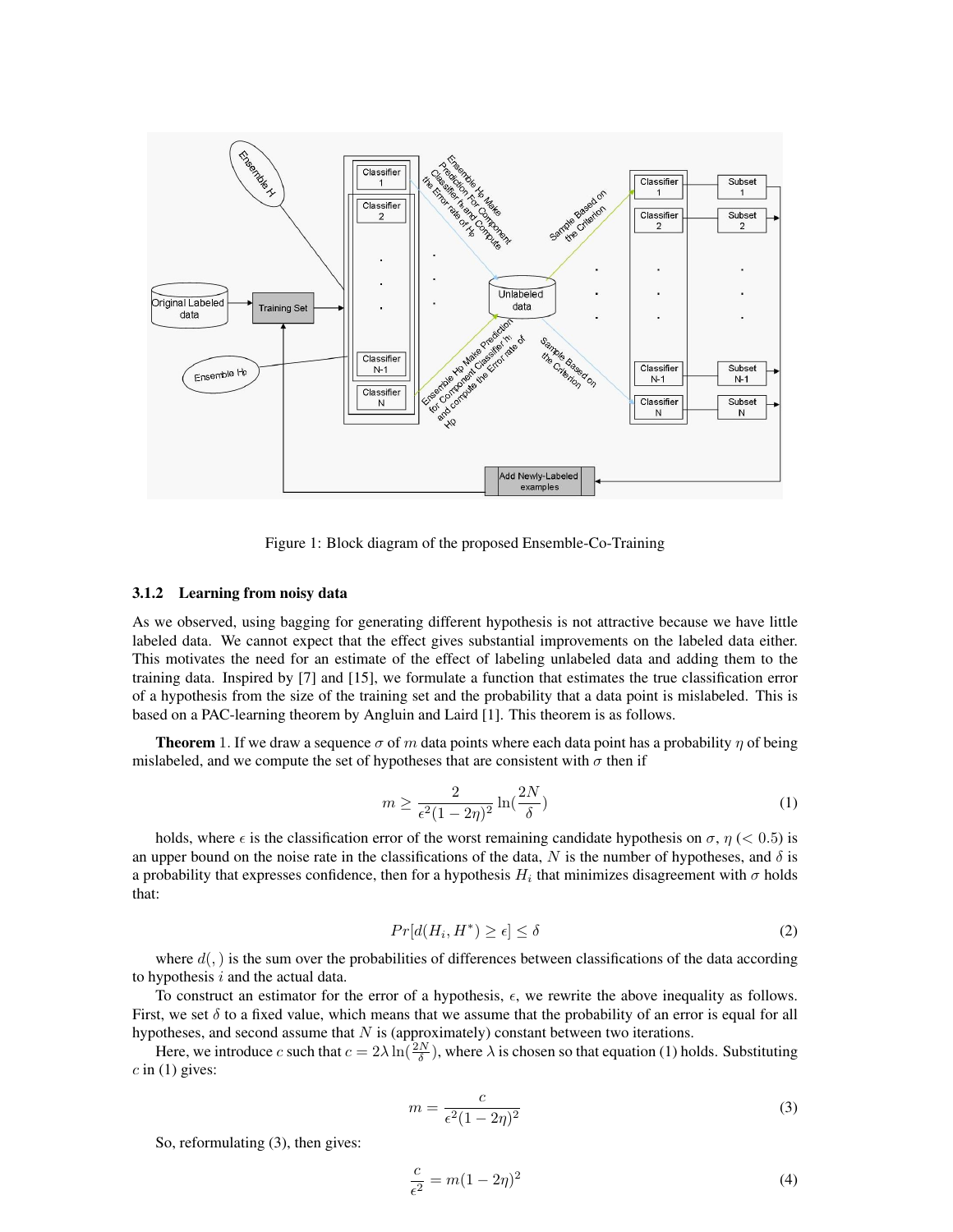Based on this corollary, the error rate  $\epsilon$  can be controlled. In particular the change in the (bound on the) error rate can be estimated and used to select the newly-labeled examples and to decide when to stop. For finding the error rate, we need to estimate  $\eta$ . This is done using a set of hypotheses that are constructed by different learning algorithms. In more details, let L, U, and  $L_{i,j}$  denote the labeled data, unlabeled data, and the newly-labeled instances for *jth* classifier in the *ith* iteration of training process respectively. Moreover, at the *ith* iteration, a component classifier  $h_j$  has an initial labeled data with size |L| and a number of newlylabeled data with size  $|L_{i,j}|$ , determined by the ensemble  $H_p$ . Assume that the error rate of  $H_p$  on  $L_{i,j}$  is  $\hat{e}_{i,j}$ . Then the number of instances that are mislabeled by  $H_p$  in  $L_{i,j}$  is estimated as  $\hat{e}_{i,j} | L_{i,j} |$ , where  $\hat{e}_{i,j}$  is upper bound of classification error rate of the  $H_p$ . The same computation is also done for the initial labeled data such that  $\eta_L|L|$ , where  $\eta_L$  denotes the classification noise rate of L. As mentioned above, the training set at the *i*th iteration of the training process is  $L \cup L_{i,j}$  for a component classifier  $h_j$ . In this training set the number of noisy instances are instances in L and instances in  $L_{i,j}$ . Therefore, the noise rate in this training set can be estimated by:

$$
\eta_{i,j} = \frac{\eta_L |L| + \hat{e}_{i,j} |L_{i,j}|}{|L| + |L_{i,j}|} \tag{5}
$$

As shown, the error rate at the *ith* iteration for a component classifier  $h_j$  is estimated by (5). Since c in (4) is a constant, for simplicity assume that  $c = 1$ , substituting (5) in (4), when training is in the *ith* iteration, gives:

$$
n_{i,j} \simeq \frac{1}{\epsilon_{i,j}^2} = (|L| + |L_{i,j}|)(1 - 2\eta_{i,j})^2
$$
\n(6)

From this we derive a criterion for whether adding data reduces the error of the result of learning or not.

**Theorem 2.** If the following inequality satisfies in the *i*th and  $(i - 1)$ th iteration:

$$
\frac{\hat{e}_{i,j}}{\hat{e}_{i-1,j}} < \frac{|L_{i-1,j}|}{|L_{i,j}|} < 1\tag{7}
$$

where  $j = 1, 2, ..., k$ , then in the *i*th and  $(i - 1)$ th iteration, the worst-case error rate for a component classifier  $h_j$  satisfies  $\epsilon_{i,j} < \epsilon_{i-1,j}$ .

#### Proof:

Given the inequalities in (7), then will have:

$$
|L_{i,j}| > |L_{i-1,j}| \quad and \quad \hat{e}_{i,j}|L_{i,j}| < \hat{e}_{i-1,j}|L_{i-1,j}| \tag{8}
$$

Thus, it can be easily shown that:

$$
|L| + |L_{i,j}| > |L| + |L_{i-1,j}| \text{ and then}
$$
  
\n
$$
\frac{\eta |L| + \hat{e}_{i,j} |L_{i,j}|}{|L| + |L_{i,j}|} < \frac{\eta |L| + \hat{e}_{i-1,j} |L_{i-1,j}|}{|L| + |L_{i-1,j}|}
$$
\n(9)

According to (5) and (9) will have:

$$
\eta_{i,j} = \frac{\eta |L| + \hat{e}_{i,j} |L_{i,j}|}{|L| + |L_{i,j}|} \quad \text{and} \quad \eta_{i-1,j} = \frac{\eta |L| + \hat{e}_{i-1,j} |L_{i-1,j}|}{|L| + |L_{i-1,j}|} \tag{10}
$$

Hence,  $\eta_{i,j} < \eta_{i-1,j}$  and then it can be easily written as:

$$
n_{i-1,j} = (|L| + |L_{i-1,j}|)(1 - 2\eta_{i-1,j})^2
$$
  
and 
$$
n_{i,j} = (|L| + |L_{i,j}|)(1 - 2\eta_{i,j})^2
$$
 (11)

So, according to  $\eta_{i,j} < \eta_{i-1,j}$  and (9) will have;  $n_{i,j} > n_{i-1,j}$ , and since according to (4)  $n \propto \frac{1}{\epsilon^2}$ , then  $\epsilon_{i,j} < \epsilon_{i-1,j}$ .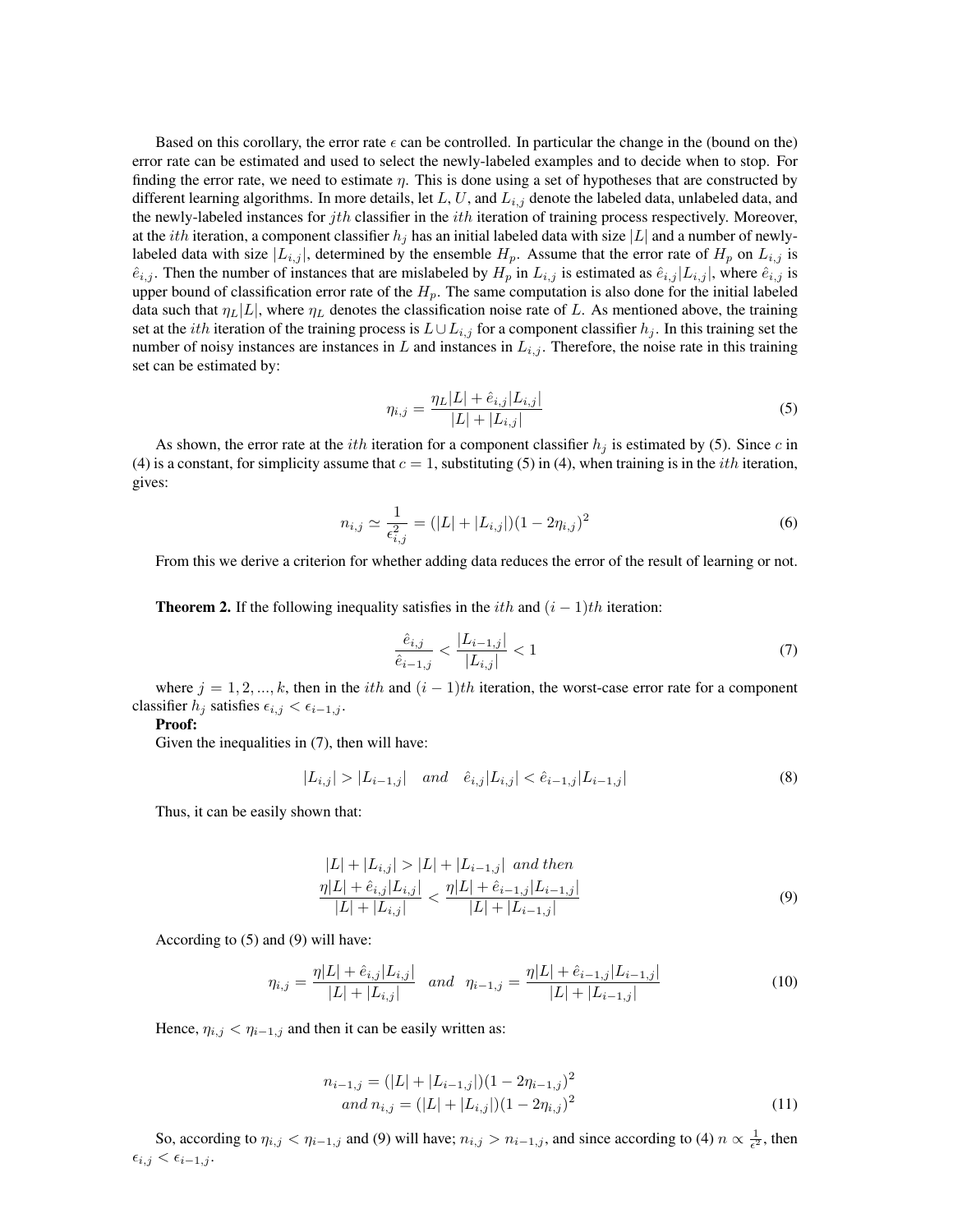```
• Initialize: L,U, H
• At each iteration i:
 1. for j \in \{1, 2, ..., k\}- Find \hat{e}_{i,j} as error rate for component classifier h_jbased on disagreement among classifiers
     - Assign labels to the unlabeled examples based on agreement among ensemble H_p- Sample high-confidence examples for component classifier h_j regarding
         inequality (7)
     - Build the component classifier h_j based on newly-labeled and original labeled
         examples
  2. Control the error rate for each component classifier based on inequality (7)
     - Update ensemble H
Output:
• Generate final hypothesis
```
#### Figure 2: An outline of the Ensemble-Co-Training

Theorem 2 can be interpreted as saying that if the inequality (7) is satisfied, then the worst-case error rate of a component classifier  $h_j$  will be iteratively reduced, and the size of newly-labeled instances is iteratively increased in the training process.

As can be derived from the (7),  $\hat{e}_{i,j} < \hat{e}_{i-1,j}$  and  $|L_{i,j}| > |L_{i-1,j}|$  should be satisfied at the same time. However, in some cases  $\hat{e}_{i,j} |L_{i,j}| < \hat{e}_{i-1,j} |L_{i-1,j}|$  may be violated because  $|L_{i,j}|$  might be much larger than  $|L_{i-1,j}|$ . When this occurs, in order not to stop the training process, a subsample of  $|L_{i,j}|$  are randomly selected such that new  $|L_{i,j}|$  satisfies:

$$
|L_{i,j}| < \frac{\hat{e}_{i-1,j}|L_{i-1,j}|}{\hat{e}_{i,j}},\tag{12}
$$

The condition in inequality (7) is used for stopping the training process and controlling the number of newly-labeled data as well as the error rate in Ensemble-Co-Training.

#### 3.2 Ensemble-Co-Training Algorithm

In Ensemble-Co-Training each component classifier  $h_j$  is first trained on the original labeled data. Ensembles are then built by using all classifiers except one, i.e.  $H_p$ , for finding a subset of high-confidence unlabeled data with assigning confidence of prediction as weight for newly-labeled instances. These ensembles estimate the error rate for each component classifier from the agreement among the classifiers. After that, a subset of U is selected by ensemble  $H_p$  for a component classifier  $h_i$ . A pre-defined threshold is used for selecting high-confidence predictions and the size of subset is controlled by (12). Data that have an improvement of error above a threshold are added to the labeled training data. Note that each classifier has its own set of training set through the training process. This avoids that classifiers converge too early and strengthens the effect of the ensemble. The data that is labeled for the classifier is not removed from the unlabeled data  $U$  to allow it to be labeled for the other classifiers as well. This training process is repeated until there are no more data that can be labeled such that they improve the performance of any classifier. A brief outline of the Ensemble-Co-Training algorithm is shown in Figure 2.

In the Ensemble-Co-Training algorithm instead of computing the  $\epsilon_{i,j}$ , we use the disagreement among classifiers as error rate, called  $\hat{e}_{i,j}$ . Through the training process the algorithm attempts to decrease the disagreement among classifier for improving the performance. We use different error rate estimations in Ensemble-Co-Training. One approach is the disagreement among predictions by hypotheses produced by different learning algorithms.

The AssiningLabel function in Figure 2 labels a subset of high-confidence predictions by  $H_p$  for the component classifier  $h_j$ . After the last iteration the resulting hypotheses are combined into an ensemble classifier. We experimented with two methods for combining hypotheses and for finding error rate: "Average of Probabilities" and "Majority Voting"[9].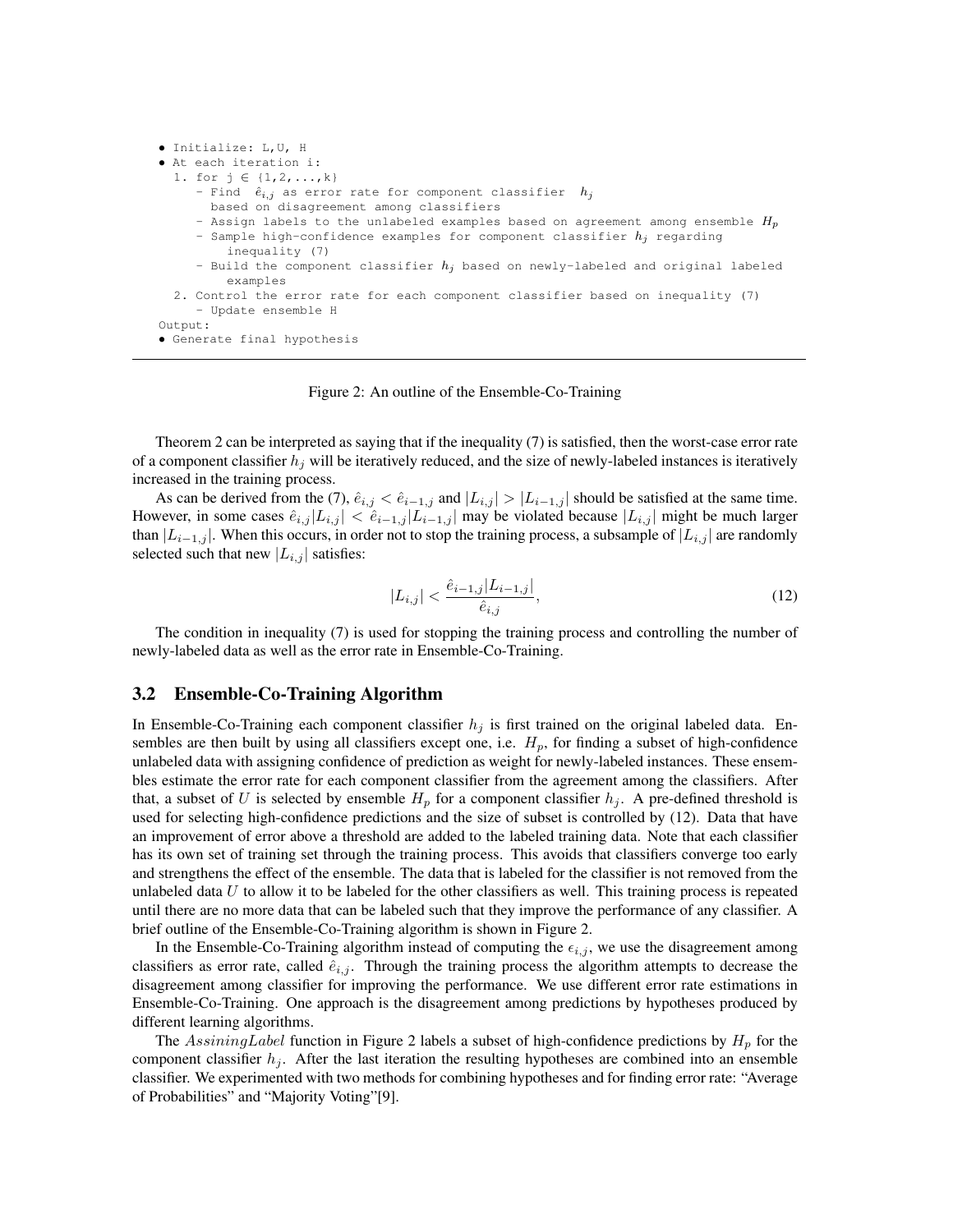### 4 Experiments

Eight UCI datasets [6] are used in our experiments. We selected these datasets because: (i) they involve binary classification, and (ii) these are used in several other studies on Semi-Supervised learning, for example, [15] and [10]. Information about these datasets is in Table 1. All sets have two classes and Perc. represents the percentage of the largest class.

| <b>Dataset</b>  | <b>Attributes</b> | <b>Size</b> | Perc. |
|-----------------|-------------------|-------------|-------|
| Bupa            | 6                 | 345         | 58    |
| Colic           | 22                | 368         | 63    |
| <b>Diabetes</b> | 6                 | 768         | 65    |
| Heart           | 13                | 270         | 55    |
| Hepatitis       | 19                | 155         | 21    |
| Ionosphere      | 34                | 351         | 36    |
| Tic-tac-toe     | 9                 | 958         | 65    |
| Vote            | 16                | 435         | 61    |

For each dataset, about 30 percent of the data are kept as test set, and the rest is used as the pool of training instances, which are included a small amount of labeled and a large pool of unlabeled data. Training instances in each experiment are partitioned into 90 percent unlabeled data and 10 percent labeled data, and keeping the class proportions in all sets similar to the original data set. We use four Semi-Supervised learning methods in our experiments: Self-training [4], Tri-training, Co-Forest, and Ensemble-Co-Training. In each experiment, eight independent runs are performed with different random partitions of  $L$  and  $U$ . The average results are summarized in Tables 2, 3, and Figure 3.

As the "base" learner C4.4grafted, which is a decision tree learner [13] with "grafting" and Laplacian correction, adaptations that often improve the performance in domains with sparse data, is used in selftraining and tri-training algorithms. The Random Forest [3] approach is employed in the Co-Forest learning method. We describe Ensemble-Co-Training for any number of supervised learning algorithms. In our empirical work we only consider four learners: C4.4grafted, Naive Bayes, Random forest, and J48 with Laplacian Correction algorithm. To make performance comparable, in co-forest, self-training, and Ensemble-Co-Training we set the value of pre-defined threshold  $(\theta)$  at 0.75 for all classifiers. We use WEKA [8] classifiers in Java for implementation.

In the first experiment we compare Ensemble-Co-Training, Self-Training, Tri-Training, and Co-Forest in the case of Semi-Supervised data. Table 2 shows the classification accuracy of the methods. In four out of eight datasets Ensemble-Co-Training has the highest accuracy and in the other sets the differences are small.

| <b>Dataset</b>       | <b>Grafted DT</b> | <b>Tri-training</b> | <b>Co-Forest</b> | ECT   |
|----------------------|-------------------|---------------------|------------------|-------|
| Bupa                 | 57.01             | 56.97               | 56.64            | 58.58 |
| Colic                | 78.91             | 72.69               | 76.48            | 81.25 |
| <b>Diabetes</b>      | 65.88             | 67.72               | 67.94            | 66.45 |
| <b>Heart Statlog</b> | 71.78             | 78.25               | 74.84            | 77.44 |
| Hepatitis            | 73.20             | 82.00               | 81.43            | 80.29 |
| Ionosphere           | 79.76             | 79.38               | 86.58            | 83.48 |
| Tic-tac-toe          | 67.35             | 65.83               | 68.49            | 67.96 |
| Vote                 | 93.94             | 87.06               | 92.42            | 94.99 |



In the second experiment we compare different ensemble types in terms of different combining hypotheses methods: "Averaging Probability" (where each prediction is weighed by the posterior probability assigned by the hypothesis) and "Majority voting" (where each hypothesis has one vote). Using the "Majority voting" method for estimating the error rate also improves the classification accuracy in our experiments. The results of this settings, which is almost the best setting, for Ensemble-Co-Training are shown in Figure 3.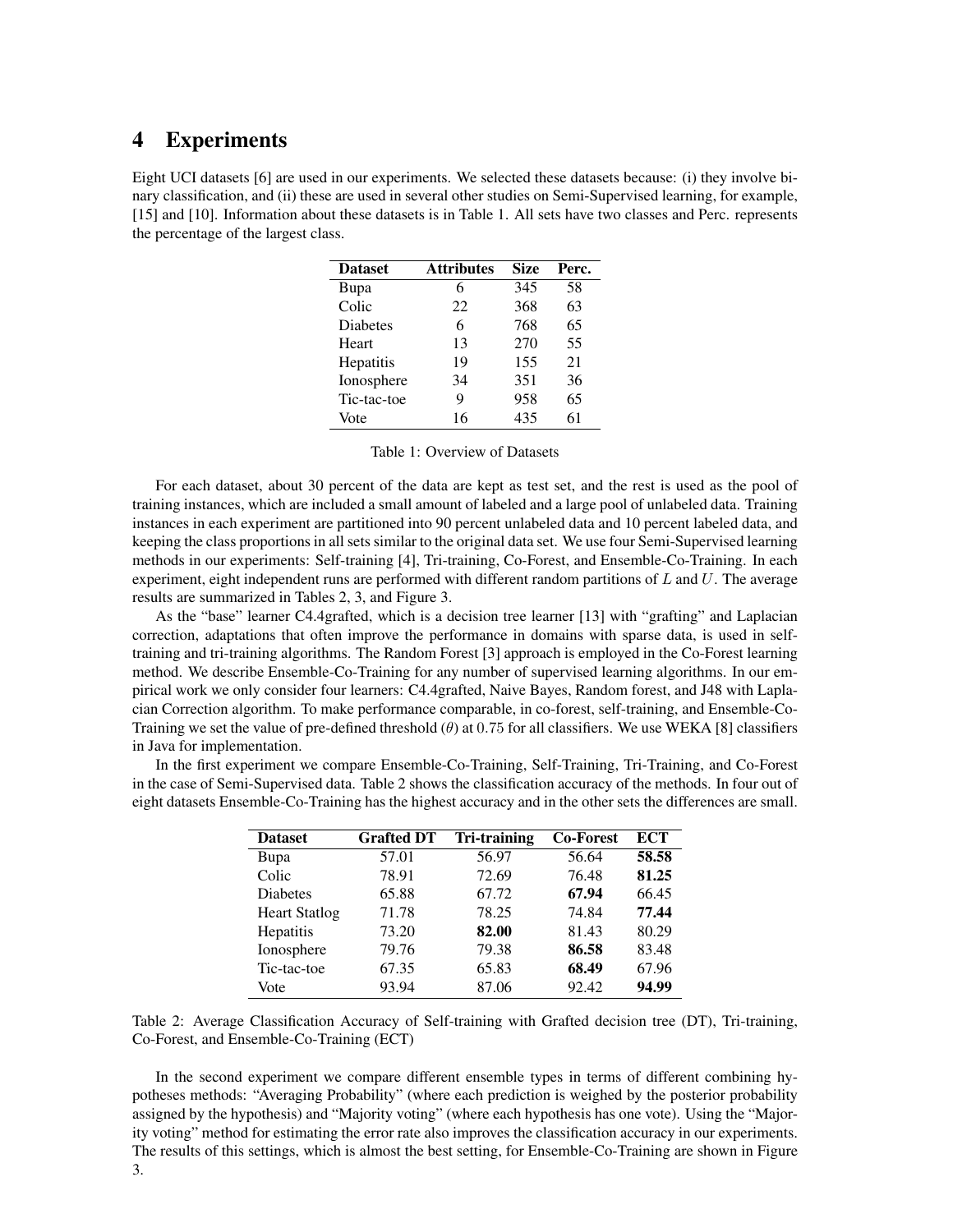

Figure 3: The Classification Accuracy Comparison of all methods

In the next experiment we optimize the parameter settings. This is not possible in practical settings, because the amount of data that is needed are normally not available. Yet it puts the non-optimized results in perspective. In particular compare the best current setting of Ensemble-Co-Training and Co-Forest which are almost always the two best methods. Table 3 shows the result of comparison. On average the classification accuracy of Ensemble-Co-Training is 1.99% higher than Co-Forest method.

| <b>Dataset</b>       | <b>Co-Forest</b>  | <b>ECT Majority Voting</b> | Improve $\%$ |
|----------------------|-------------------|----------------------------|--------------|
| Bupa                 | $56.64(\pm 1.89)$ | $59.94(\pm2.11)$           | 3.30         |
| Colic                | $76.48(\pm 3.42)$ | $82.50(\pm 0.84)$          | 6.02         |
| <b>Diabetes</b>      | $67.94(\pm 1.65)$ | $67.11(\pm 1.11)$          | $-0.83$      |
| <b>Heart Statlog</b> | $74.84(\pm3.11)$  | $78.73(\pm 0.48)$          | 3.90         |
| Hepatitis            | $81.43(\pm 1.5)$  | $81.75(\pm 2.11)$          | 0.32         |
| Ionosphere           | $86.58(\pm2.21)$  | $86.71(\pm 1.31)$          | 0.12         |
| Tic-tac-toe          | $68.49(\pm 1.11)$ | $69.40(\pm 1.24)$          | 0.91         |
| Vote                 | $92.42(\pm 1.63)$ | $94.59(\pm 0.84)$          | 2.17         |

Table 3: Average Classification Accuracy and standard deviation of Co-Forest and Ensemble-Co-training with the best setting

Finally we compare the performance of all methods that we discussed in this paper. We also report additional experiment on Ensemble-Co-training without using the criterion. The aim of this comparison is to show the advantages of using the criterion. As can be seen in Figure 3 still there is some improvements in the results, but it almost in all datasets is less than using Ensemble-Co-Training with the criterion. We observe that the Ensemble-Co-Training with optimize setting also gives the best results in all datasets in our experiments. The presented method not only improves the accuracy, but also it reduces the complexity of the training process. However, we believe that this criterion is not perfect method for evaluating the error rate, it still has at least two important effects that we mentioned the above.

## 5 Conclusion and Discussion

The co-training algorithms also need a solution for two problems: estimating confidence in predicted labels (to select unlabeled data for labeling) and a stopping criterion. We propose a method that uses an ensemble of classifiers for co-training rather than feature subsets. The ensemble is used to estimate the probability of incorrect labeling and this is used with a theorem by Angluin and Laird to derive a measure for deciding if